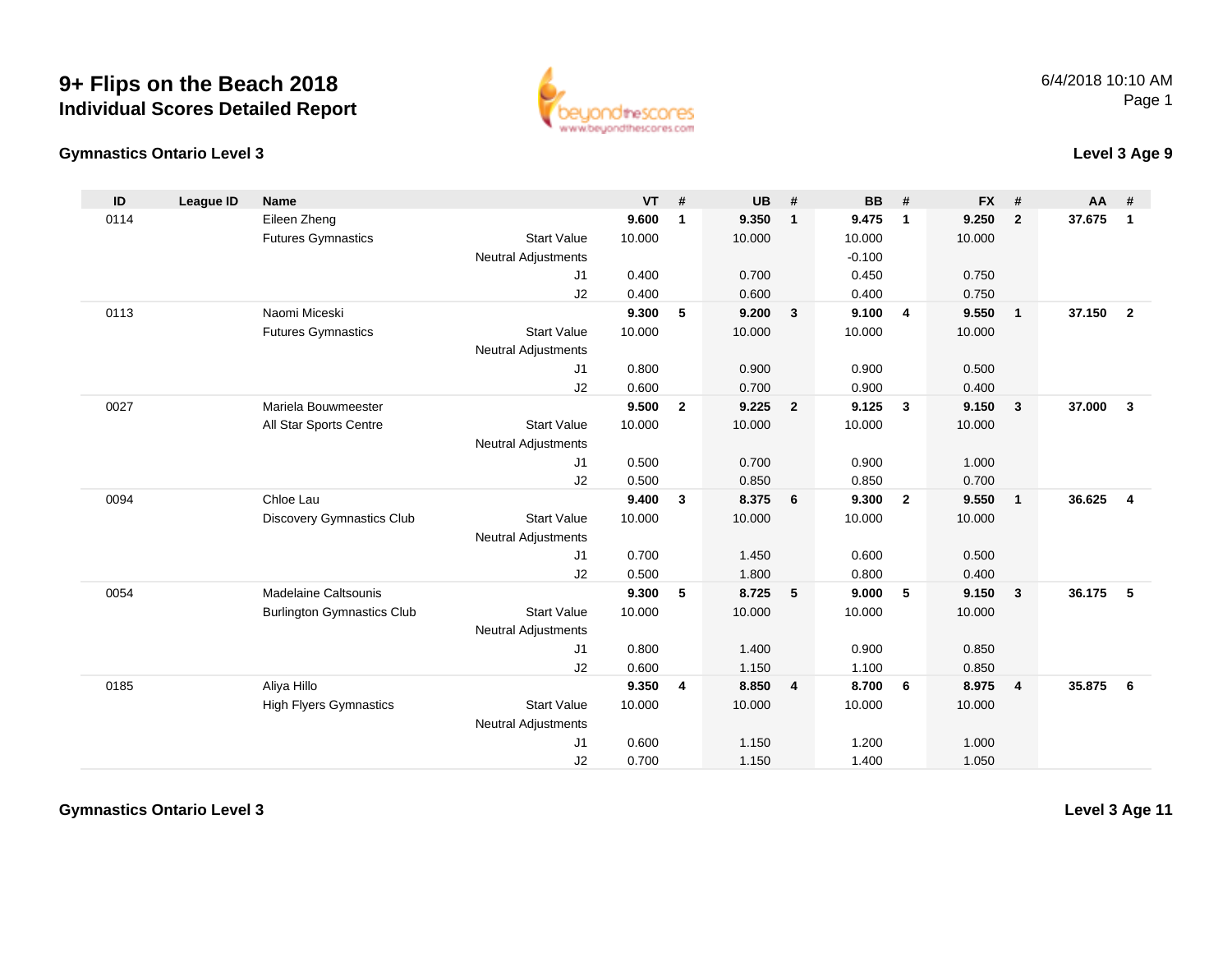

| ID   | <b>League ID</b> | <b>Name</b>                     |                            | VT             | #                       | <b>UB</b>      | #               | <b>BB</b>      | #              | <b>FX</b> | #                       | AA     | #                       |
|------|------------------|---------------------------------|----------------------------|----------------|-------------------------|----------------|-----------------|----------------|----------------|-----------|-------------------------|--------|-------------------------|
| 0024 |                  | Rukevwe Akpokiniovo             |                            | 9.675          | $\mathbf{2}$            | 9.275          | $5\phantom{.0}$ | 9.200          | $\mathbf{3}$   | 9.675     | $\overline{1}$          | 37.825 | $\mathbf{1}$            |
|      |                  | All Star Sports Centre          | <b>Start Value</b>         | 10.000         |                         | 10.000         |                 | 10.000         |                | 10.000    |                         |        |                         |
|      |                  |                                 | <b>Neutral Adjustments</b> |                |                         |                |                 | $-0.100$       |                |           |                         |        |                         |
|      |                  |                                 | J1                         | 0.250          |                         | 0.750          |                 | 0.700          |                | 0.350     |                         |        |                         |
|      |                  |                                 | J2                         | 0.400          |                         | 0.700          |                 | 0.700          |                | 0.300     |                         |        |                         |
| 0004 |                  | Mya Brown                       |                            | 9.550          | $\mathbf{3}$            | 9.600          | $\overline{1}$  | 9.125          | $\overline{4}$ | 9.375     | $\overline{4}$          | 37.650 | $\overline{2}$          |
|      |                  | Aereo Gymnastics Club           | <b>Start Value</b>         | 10.000         |                         | 10.000         |                 | 10.000         |                | 10.000    |                         |        |                         |
|      |                  |                                 | <b>Neutral Adjustments</b> |                |                         |                |                 |                |                |           |                         |        |                         |
|      |                  |                                 | J1                         | 0.400          |                         | 0.400          |                 | 0.900          |                | 0.650     |                         |        |                         |
|      |                  |                                 | J2                         | 0.500          |                         | 0.400          |                 | 0.850          |                | 0.600     |                         |        |                         |
| 0073 |                  | Ava Marrone                     |                            | 9.350          | 5                       | 9.325          | 4               | 9.350          | $\overline{1}$ | 9.550     | $\overline{2}$          | 37.575 | $\overline{\mathbf{3}}$ |
|      |                  | Discovery Gymnastics Club       | <b>Start Value</b>         | 10.000         |                         | 10.000         |                 | 10.000         |                | 10.000    |                         |        |                         |
|      |                  |                                 | <b>Neutral Adjustments</b> |                |                         |                |                 |                |                |           |                         |        |                         |
|      |                  |                                 | J1                         | 0.700          |                         | 0.750          |                 | 0.700          |                | 0.450     |                         |        |                         |
|      |                  |                                 | J2                         | 0.600          |                         | 0.600          |                 | 0.600          |                | 0.450     |                         |        |                         |
| 0127 |                  | Peyton Welch                    |                            | 9.225          | $\overline{7}$          | 9.350          | $\overline{3}$  | 9.325          | $\overline{2}$ | 9.450     | $\overline{\mathbf{3}}$ | 37.350 | $\overline{4}$          |
|      |                  | <b>Futures Gymnastics Laird</b> | <b>Start Value</b>         | 10.000         |                         | 10.000         |                 | 10.000         |                | 10.000    |                         |        |                         |
|      |                  |                                 | <b>Neutral Adjustments</b> |                |                         |                |                 | $-0.100$       |                |           |                         |        |                         |
|      |                  |                                 | J1                         | 0.800          |                         | 0.550          |                 | 0.550          |                | 0.550     |                         |        |                         |
|      |                  |                                 | J2                         | 0.750          |                         | 0.750          |                 | 0.600          |                | 0.550     |                         |        |                         |
| 0109 |                  | Lucy Wang                       |                            | 9.550          | 3                       | 8.975          | $\overline{7}$  | 9.125          | $\overline{4}$ | 9.450     | $\mathbf{3}$            | 37.100 | 5                       |
|      |                  | <b>Futures Gymnastics</b>       | <b>Start Value</b>         | 10.000         |                         | 10.000         |                 | 10.000         |                | 10.000    |                         |        |                         |
|      |                  |                                 | <b>Neutral Adjustments</b> |                |                         |                |                 |                |                |           |                         |        |                         |
|      |                  |                                 | J1                         | 0.400          |                         | 0.950          |                 | 0.800          |                | 0.600     |                         |        |                         |
|      |                  |                                 | J2                         | 0.500          |                         | 1.100          |                 | 0.950          |                | 0.500     |                         |        |                         |
| 0174 |                  | Claire Deserio                  |                            | 9.750          | $\mathbf{1}$            | 9.150          | 6               | 8.575          | $\overline{7}$ | 9.300     | $5\phantom{.0}$         | 36.775 | 6                       |
|      |                  | <b>Synergy Gymnastics</b>       | <b>Start Value</b>         | 10.000         |                         | 10.000         |                 | 10.000         |                | 10.000    |                         |        |                         |
|      |                  |                                 | <b>Neutral Adjustments</b> |                |                         |                |                 |                |                |           |                         |        |                         |
|      |                  |                                 | J1                         | 0.200          |                         | 0.950          |                 | 1.500          |                | 0.700     |                         |        |                         |
|      |                  |                                 | J2                         | 0.300          |                         | 0.750          |                 | 1.350          |                | 0.700     |                         |        |                         |
| 0028 |                  | Cassandra Carl                  |                            | 9.450          | $\overline{\mathbf{4}}$ | 9.150          | 6               | 8.675          | 6              | 9.250     | 6                       | 36.525 | $\overline{7}$          |
|      |                  | All Star Sports Centre          | <b>Start Value</b>         | 10.000         |                         | 10.000         |                 | 10.000         |                | 10.000    |                         |        |                         |
|      |                  |                                 | <b>Neutral Adjustments</b> |                |                         |                |                 |                |                |           |                         |        |                         |
|      |                  |                                 | J1                         | 0.500          |                         | 0.950          |                 | 1.300          |                | 0.900     |                         |        |                         |
|      |                  |                                 | J2                         | 0.600<br>9.350 |                         | 0.750<br>9.450 |                 | 1.350<br>8.325 |                | 0.600     |                         | 36.425 |                         |
| 0216 |                  | Chloe McIntyre                  |                            |                | 5                       |                | $\overline{2}$  |                | 8              | 9.300     | 5                       |        | 8                       |
|      |                  | <b>Horizons Gymnastics</b>      | <b>Start Value</b>         | 10.000         |                         | 10.000         |                 | 10.000         |                | 10.000    |                         |        |                         |
|      |                  |                                 | <b>Neutral Adjustments</b> |                |                         |                |                 |                |                |           |                         |        |                         |
|      |                  |                                 | J1                         | 0.600          |                         | 0.600          |                 | 1.700          |                | 0.850     |                         |        |                         |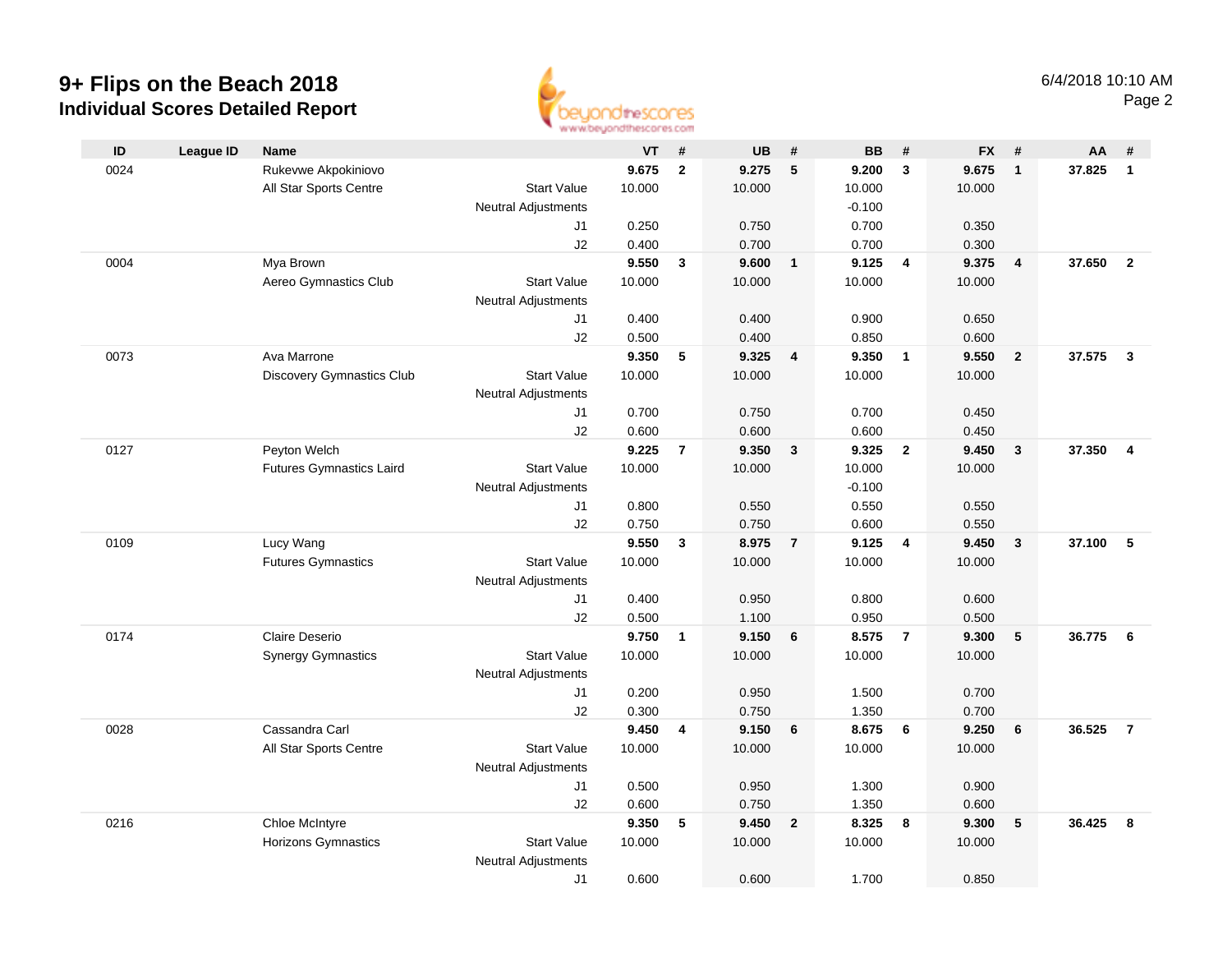

#### 6/4/2018 10:10 AMPage 3

|      |                        | J2                         | 0.700        | 0.500       | .650 ا  | 0.550  |        |
|------|------------------------|----------------------------|--------------|-------------|---------|--------|--------|
| 0031 | Abby Turpin            |                            | 9.250<br>- 6 | 8.825<br>-8 | 9.100 5 | 9.075  | 36.250 |
|      | All Star Sports Centre | <b>Start Value</b>         | 10.000       | 10.000      | 10.000  | 10.000 |        |
|      |                        | <b>Neutral Adjustments</b> |              |             |         |        |        |
|      |                        | J1                         | 0.700        | 1.050       | 0.800   | 1.000  |        |
|      |                        | J2                         | 0.800        | 1.300       | 000.1   | 0.850  |        |

### **Gymnastics Ontario Level 3**

**Level 3 Age 13**

| ID   | League ID | <b>Name</b>                      |                            | <b>VT</b> | #              | <b>UB</b> | #              | <b>BB</b> | #              | <b>FX</b> | #              | <b>AA</b> | #              |
|------|-----------|----------------------------------|----------------------------|-----------|----------------|-----------|----------------|-----------|----------------|-----------|----------------|-----------|----------------|
| 0133 |           | Marissa Wong                     |                            | 9.500     | 3              | 9.500     | $\overline{2}$ | 9.125     | 4              | 9.575     | $\overline{2}$ | 37.700    | $\mathbf{1}$   |
|      |           | Markham Gymnastics Club          | <b>Start Value</b>         | 10.000    |                | 10.000    |                | 10.000    |                | 10.000    |                |           |                |
|      |           |                                  | <b>Neutral Adjustments</b> |           |                |           |                |           |                |           |                |           |                |
|      |           |                                  | J1                         | 0.500     |                | 0.550     |                | 0.800     |                | 0.450     |                |           |                |
|      |           |                                  | J2                         | 0.500     |                | 0.450     |                | 0.950     |                | 0.400     |                |           |                |
| 0083 |           | Cassidy Diamond                  |                            | 9.575     | $\overline{2}$ | 9.625     | $\overline{1}$ | 8.975     | 6              | 9.350     | 3              | 37.525    | $\overline{2}$ |
|      |           | <b>Discovery Gymnastics Club</b> | <b>Start Value</b>         | 10.000    |                | 10.000    |                | 10.000    |                | 10.000    |                |           |                |
|      |           |                                  | <b>Neutral Adjustments</b> |           |                |           |                |           |                |           |                |           |                |
|      |           |                                  | J1                         | 0.500     |                | 0.450     |                | 1.100     |                | 0.600     |                |           |                |
|      |           |                                  | J2                         | 0.350     |                | 0.300     |                | 0.950     |                | 0.700     |                |           |                |
| 0026 |           | Kiera Arruda                     |                            | 9.650     | $\mathbf{1}$   | 8.750     | $\overline{7}$ | 9.275     | $\overline{2}$ | 9.700     | $\overline{1}$ | 37,375    | $\mathbf{3}$   |
|      |           | All Star Sports Centre           | <b>Start Value</b>         | 10.000    |                | 10.000    |                | 10.000    |                | 10.000    |                |           |                |
|      |           |                                  | <b>Neutral Adjustments</b> |           |                |           |                |           |                |           |                |           |                |
|      |           |                                  | J1                         | 0.300     |                | 1.150     |                | 0.650     |                | 0.300     |                |           |                |
|      |           |                                  | J2                         | 0.400     |                | 1.350     |                | 0.800     |                | 0.300     |                |           |                |
| 0161 |           | Lisa D'Emilio                    |                            | 9.575     | $\mathbf{2}$   | 8.975     | 6              | 9.400     | $\overline{1}$ | 9.250     | 5              | 37.200    | 4              |
|      |           | <b>Synergy Gymnastics</b>        | <b>Start Value</b>         | 10.000    |                | 10.000    |                | 10.000    |                | 10.000    |                |           |                |
|      |           |                                  | <b>Neutral Adjustments</b> |           |                |           |                |           |                |           |                |           |                |
|      |           |                                  | J1                         | 0.400     |                | 1.150     |                | 0.650     |                | 0.850     |                |           |                |
|      |           |                                  | J2                         | 0.450     |                | 0.900     |                | 0.550     |                | 0.650     |                |           |                |
| 0085 |           | Eliana Seider                    |                            | 9.350     | 5              | 9.225     | 5              | 9.250     | $\mathbf{3}$   | 9.075     | 8              | 36.900    | 5              |
|      |           | <b>Discovery Gymnastics Club</b> | <b>Start Value</b>         | 10.000    |                | 10.000    |                | 10.000    |                | 10.000    |                |           |                |
|      |           |                                  | Neutral Adjustments        |           |                |           |                |           |                |           |                |           |                |
|      |           |                                  | J1                         | 0.700     |                | 0.850     |                | 0.800     |                | 0.900     |                |           |                |
|      |           |                                  | J2                         | 0.600     |                | 0.700     |                | 0.700     |                | 0.950     |                |           |                |
| 0173 |           | Sophie Deserio                   |                            | 9.650     | $\mathbf{1}$   | 9.350     | $\overline{4}$ | 8.250     | 8              | 9.325     | $\overline{4}$ | 36.575    | 6              |
|      |           | <b>Synergy Gymnastics</b>        | <b>Start Value</b>         | 10.000    |                | 10.000    |                | 10.000    |                | 10.000    |                |           |                |
|      |           |                                  | <b>Neutral Adjustments</b> |           |                |           |                |           |                |           |                |           |                |
|      |           |                                  | J1                         | 0.400     |                | 0.700     |                | 1.700     |                | 0.800     |                |           |                |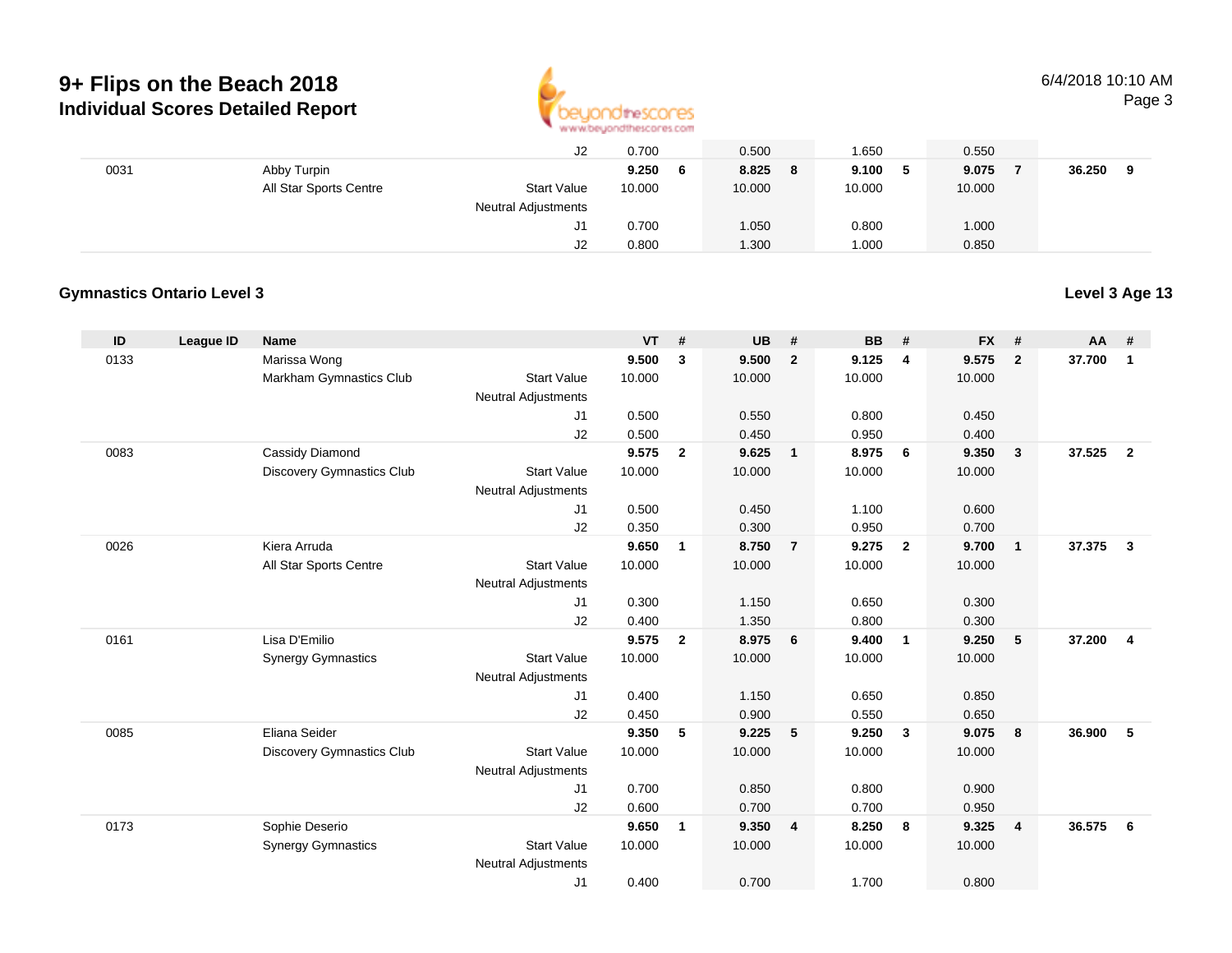

|      |                                  | J2                         | 0.300  |                | 0.600   | 1.800     |                | 0.550     |                |        |     |
|------|----------------------------------|----------------------------|--------|----------------|---------|-----------|----------------|-----------|----------------|--------|-----|
| 0029 | Carsen De Freitas                |                            | 9.300  | 6              | 9.400 3 | 8.600     | $\overline{7}$ | 9.125     | $\overline{7}$ | 36.425 | - 7 |
|      | All Star Sports Centre           | <b>Start Value</b>         | 10.000 |                | 10.000  | 10.000    |                | 10.000    |                |        |     |
|      |                                  | <b>Neutral Adjustments</b> |        |                |         | $-0.200$  |                |           |                |        |     |
|      |                                  | J <sub>1</sub>             | 0.700  |                | 0.550   | 1.100     |                | 0.950     |                |        |     |
|      |                                  | J2                         | 0.700  |                | 0.650   | 1.300     |                | 0.800     |                |        |     |
| 0162 | Alenka Gorenc                    |                            | 9.200  | $\overline{7}$ | 8.350 8 | 9.000     | 5              | 9.250     | - 5            | 35.800 | - 8 |
|      | <b>Synergy Gymnastics</b>        | <b>Start Value</b>         | 10.000 |                | 10.000  | 10.000    |                | 10.000    |                |        |     |
|      |                                  | <b>Neutral Adjustments</b> |        |                |         |           |                |           |                |        |     |
|      |                                  | J <sub>1</sub>             | 0.900  |                | 1.500   | 1.000     |                | 0.800     |                |        |     |
|      |                                  | J2                         | 0.700  |                | 1.800   | 1.000     |                | 0.700     |                |        |     |
| 0101 | Kaia Maissner                    |                            | 9.375  | 4              | 7.900 9 | $8.125$ 9 |                | $9.175$ 6 |                | 34.575 | - 9 |
|      | <b>Discovery Gymnastics Club</b> | <b>Start Value</b>         | 10.000 |                | 10.000  | 10.000    |                | 10.000    |                |        |     |
|      |                                  | <b>Neutral Adjustments</b> |        |                |         | $-0.100$  |                |           |                |        |     |
|      |                                  | J <sub>1</sub>             | 0.600  |                | 2.200   | 1.800     |                | 0.850     |                |        |     |
|      |                                  | J2                         | 0.650  |                | 2.000   | 1.750     |                | 0.800     |                |        |     |

### **Gymnastics Ontario Level 3**

**Level 3 Age 14+**

| ID   | League ID | <b>Name</b>               |                            | <b>VT</b> | #              | <b>UB</b> | #                       | <b>BB</b> | #              | <b>FX</b> | #              | $AA$ # |                |
|------|-----------|---------------------------|----------------------------|-----------|----------------|-----------|-------------------------|-----------|----------------|-----------|----------------|--------|----------------|
| 0002 |           | <b>Emily Stout</b>        |                            | 9.450     | 1              | 9.075     | - 3                     | 9.500     | -1             | 9.450     | 1              | 37.475 | -1             |
|      |           | Aereo Gymnastics Club     | <b>Start Value</b>         | 10.000    |                | 10.000    |                         | 10.000    |                | 10.000    |                |        |                |
|      |           |                           | <b>Neutral Adjustments</b> |           |                |           |                         |           |                |           |                |        |                |
|      |           |                           | J <sub>1</sub>             | 0.550     |                | 0.900     |                         | 0.500     |                | 0.650     |                |        |                |
|      |           |                           | J <sub>2</sub>             | 0.550     |                | 0.950     |                         | 0.500     |                | 0.450     |                |        |                |
| 0211 |           | <b>Thalia Katinakis</b>   |                            | 9.350     | 3              | 9.150     | $\overline{\mathbf{2}}$ | 9.325     | $\overline{2}$ | 9.150     | $\mathbf{2}$   | 36.975 | $\overline{2}$ |
|      |           | Horizons Gymnastics       | <b>Start Value</b>         | 10.000    |                | 10.000    |                         | 10.000    |                | 10.000    |                |        |                |
|      |           |                           | Neutral Adjustments        |           |                |           |                         |           |                |           |                |        |                |
|      |           |                           | J1                         | 0.600     |                | 0.900     |                         | 0.700     |                | 0.800     |                |        |                |
|      |           |                           | J <sub>2</sub>             | 0.700     |                | 0.800     |                         | 0.650     |                | 0.900     |                |        |                |
| 0003 |           | Madelyn Rainville         |                            | 9.400     | $\overline{2}$ | 9.225     | $\overline{\mathbf{1}}$ | 9.050     | 3              | 9.100     | 3              | 36.775 | $\mathbf{3}$   |
|      |           | Aereo Gymnastics Club     | <b>Start Value</b>         | 10.000    |                | 10.000    |                         | 10.000    |                | 10.000    |                |        |                |
|      |           |                           | <b>Neutral Adjustments</b> |           |                |           |                         | $-0.200$  |                |           |                |        |                |
|      |           |                           | J <sub>1</sub>             | 0.500     |                | 0.850     |                         | 0.650     |                | 0.950     |                |        |                |
|      |           |                           | J <sub>2</sub>             | 0.700     |                | 0.700     |                         | 0.850     |                | 0.850     |                |        |                |
| 0164 |           | Allanna Cunningham        |                            | 9.300     | 4              | 8.750     | $\overline{4}$          | 8.800     | -4             | 9.150     | $\overline{2}$ | 36.000 | 4              |
|      |           | <b>Synergy Gymnastics</b> | <b>Start Value</b>         | 10.000    |                | 10.000    |                         | 10.000    |                | 10.000    |                |        |                |
|      |           |                           | <b>Neutral Adjustments</b> |           |                |           |                         |           |                |           |                |        |                |
|      |           |                           | J <sub>1</sub>             | 0.800     |                | 1.200     |                         | 1.150     |                | 0.800     |                |        |                |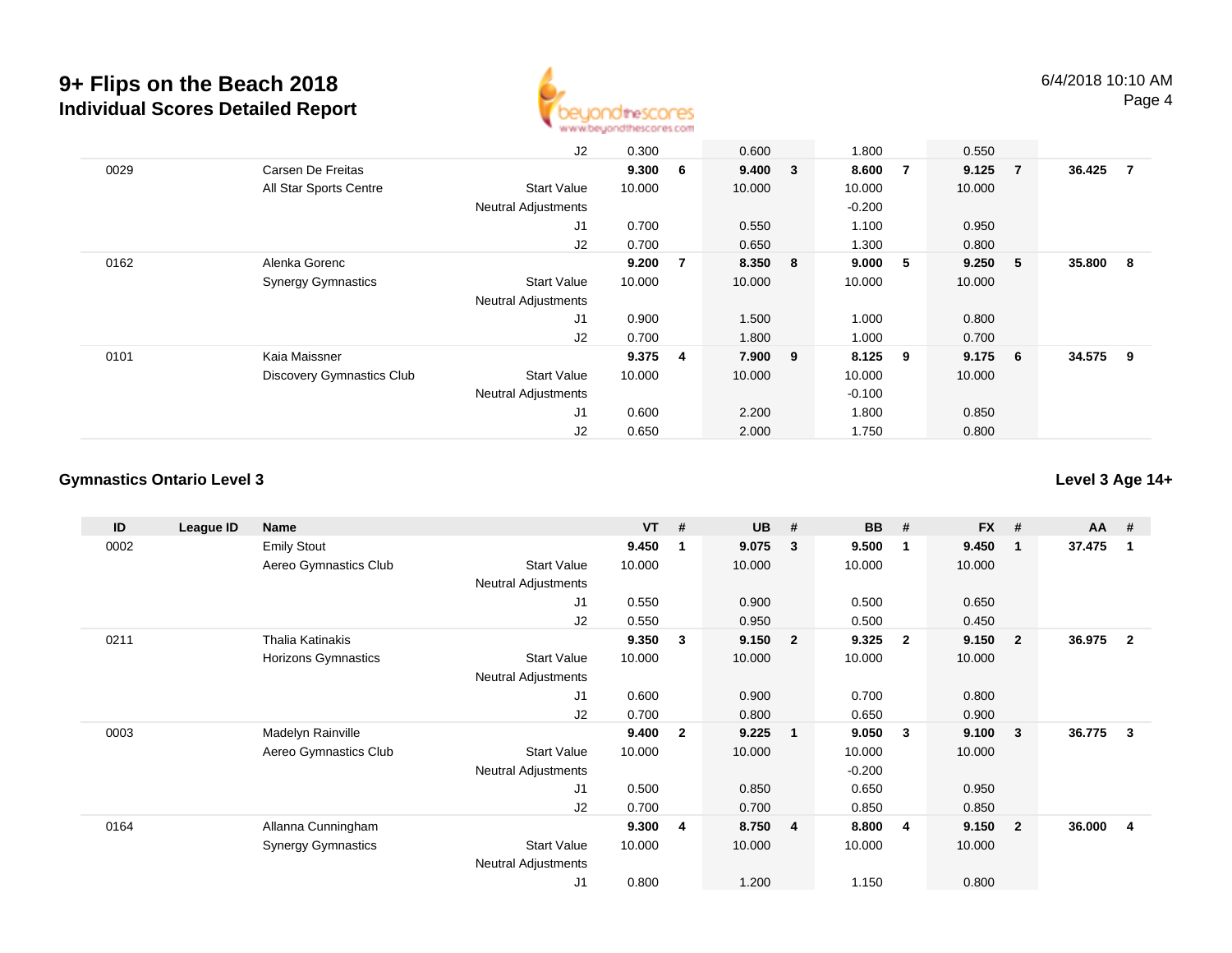

#### 6/4/2018 10:10 AMPage 5

|      |                           | J2                         | 0.600  | 1.300  | 1.250        | 0.900  |        |
|------|---------------------------|----------------------------|--------|--------|--------------|--------|--------|
| 0163 | Catherine Altimas         |                            | 9.300  | 9.075  | 8.150<br>- 5 | 8.550  | 35.075 |
|      | <b>Synergy Gymnastics</b> | <b>Start Value</b>         | 10.000 | 10.000 | 10.000       | 10.000 |        |
|      |                           | <b>Neutral Adjustments</b> |        |        |              |        |        |
|      |                           |                            | 0.700  | 0.950  | 1.700        | 1.400  |        |
|      |                           | J2                         | 0.700  | 0.900  | 2.000        | 1.500  |        |

### **Gymnastics Ontario Level 3**

**Level 3 Age 10 A**

| ID   | <b>League ID</b> | <b>Name</b>                   |                                  | <b>VT</b> | #              | <b>UB</b> | #              | <b>BB</b> | #              | <b>FX</b> | #                       | <b>AA</b> | #              |
|------|------------------|-------------------------------|----------------------------------|-----------|----------------|-----------|----------------|-----------|----------------|-----------|-------------------------|-----------|----------------|
| 0205 |                  | Shaiya Jordan                 |                                  | 9.525     | $\mathbf 1$    | 9.300     | $\overline{3}$ | 9.450     | $\overline{1}$ | 9.650     | $\overline{\mathbf{1}}$ | 37.925    | $\mathbf{1}$   |
|      |                  | All Star Sports Centre        | <b>Start Value</b>               | 10.000    |                | 10.000    |                | 10.000    |                | 10.000    |                         |           |                |
|      |                  |                               | <b>Neutral Adjustments</b>       |           |                |           |                |           |                |           |                         |           |                |
|      |                  |                               | J1                               | 0.450     |                | 0.700     |                | 0.600     |                | 0.400     |                         |           |                |
|      |                  |                               | J2                               | 0.500     |                | 0.700     |                | 0.500     |                | 0.300     |                         |           |                |
| 0220 |                  | Isabella Mann                 |                                  | 9.150     | 6              | 9.550     | $\mathbf{1}$   | 9.225     | $\mathbf{3}$   | 9.550     | $\overline{2}$          | 37.475    | $\overline{2}$ |
|      |                  | <b>Horizons Gymnastics</b>    | <b>Start Value</b>               | 10.000    |                | 10.000    |                | 10.000    |                | 10.000    |                         |           |                |
|      |                  |                               | <b>Neutral Adjustments</b>       |           |                |           |                | $-0.100$  |                |           |                         |           |                |
|      |                  |                               | J1                               | 0.900     |                | 0.500     |                | 0.650     |                | 0.450     |                         |           |                |
|      |                  |                               | J2                               | 0.800     |                | 0.400     |                | 0.700     |                | 0.450     |                         |           |                |
| 0115 |                  | Munira Leila                  |                                  | 9.000     | $\overline{7}$ | 9.300     | $\mathbf{3}$   | 9.300     | $\overline{2}$ | 9.500     | $\mathbf{3}$            | 37.100    | $\mathbf{3}$   |
|      |                  | <b>Futures Gymnastics</b>     | <b>Start Value</b>               | 10.000    |                | 10.000    |                | 10.000    |                | 10.000    |                         |           |                |
|      |                  |                               | <b>Neutral Adjustments</b>       |           |                |           |                |           |                |           |                         |           |                |
|      |                  |                               | J1                               | 1.100     |                | 0.750     |                | 0.750     |                | 0.400     |                         |           |                |
|      |                  |                               | J2                               | 0.900     |                | 0.650     |                | 0.650     |                | 0.600     |                         |           |                |
| 0123 |                  | <b>Chantel Tesolin</b>        | <b>Start Value</b>               | 9.300     | 4              | 9.275     | 4              | 9.050     | $\overline{4}$ | 9.400     | 5                       | 37.025    | $\overline{4}$ |
|      |                  | <b>Futures Gymnastics</b>     |                                  | 10.000    |                | 10.000    |                | 10.000    |                | 10.000    |                         |           |                |
|      |                  |                               | <b>Neutral Adjustments</b><br>J1 | 0.700     |                | 0.700     |                | 1.000     |                | 0.550     |                         |           |                |
|      |                  |                               | J2                               | 0.700     |                | 0.750     |                | 0.900     |                | 0.650     |                         |           |                |
| 0095 |                  | Alyssa Strelet                |                                  | 9.400     | 3              | 9.375     | $\overline{2}$ | 8.575     | $\overline{7}$ | 9.450     | $\overline{4}$          | 36.800    | -5             |
|      |                  | Discovery Gymnastics Club     | <b>Start Value</b>               | 10.000    |                | 10.000    |                | 10.000    |                | 10.000    |                         |           |                |
|      |                  |                               | <b>Neutral Adjustments</b>       |           |                |           |                | $-0.100$  |                |           |                         |           |                |
|      |                  |                               | J1                               | 0.600     |                | 0.650     |                | 1.400     |                | 0.600     |                         |           |                |
|      |                  |                               | J2                               | 0.600     |                | 0.600     |                | 1.250     |                | 0.500     |                         |           |                |
| 0181 |                  | Ava Zeppieri                  |                                  | 9.275     | 5              | 9.275     | 4              | 8.600     | 6              | 9.450     | $\overline{4}$          | 36.600    | 6              |
|      |                  | <b>High Flyers Gymnastics</b> | <b>Start Value</b>               | 10.000    |                | 10.000    |                | 10.000    |                | 10.000    |                         |           |                |
|      |                  |                               | <b>Neutral Adjustments</b>       |           |                |           |                |           |                |           |                         |           |                |
|      |                  |                               | J1                               | 0.800     |                | 0.750     |                | 1.500     |                | 0.700     |                         |           |                |
|      |                  |                               |                                  |           |                |           |                |           |                |           |                         |           |                |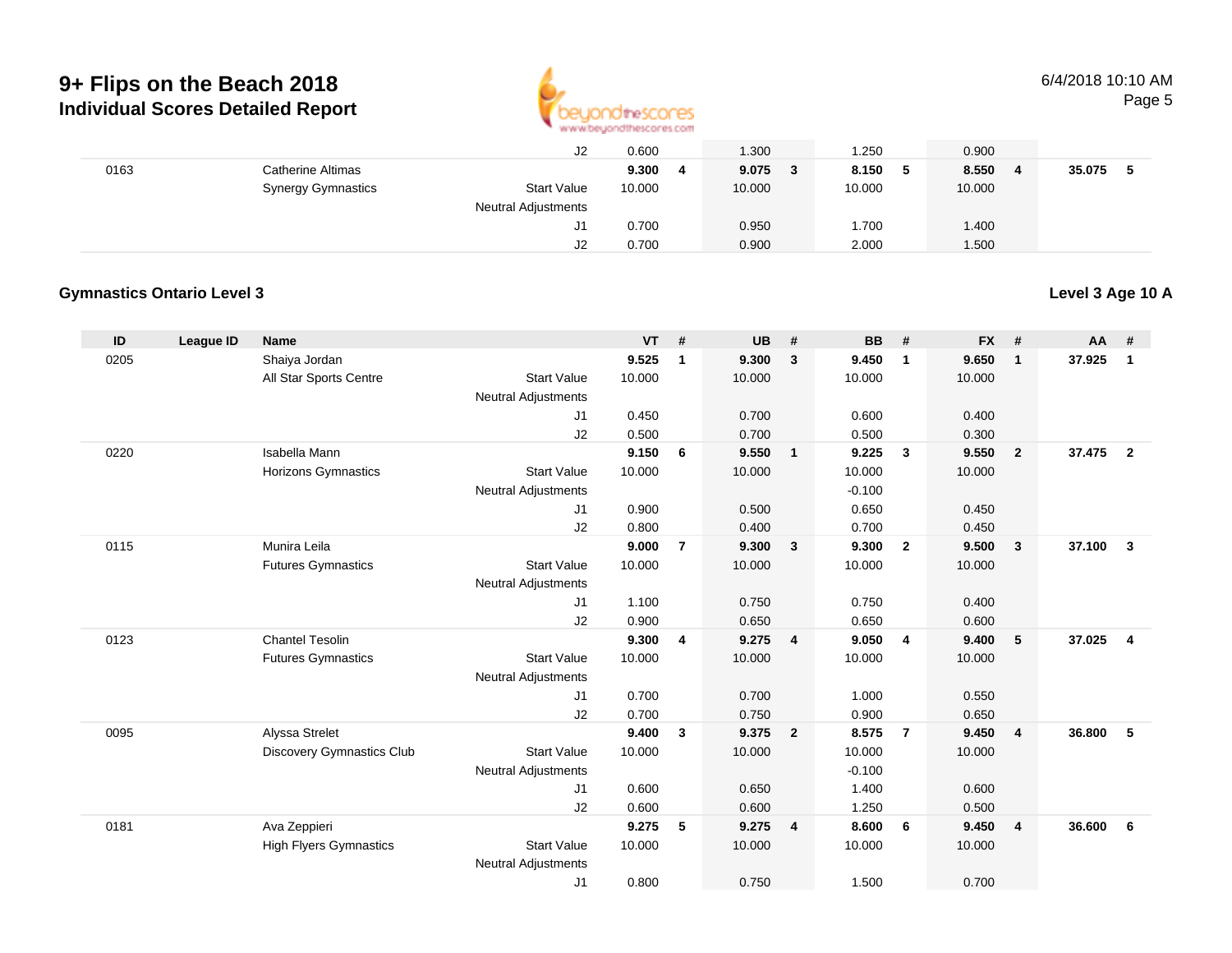

|      |                               | J2                         | 0.650   | 0.700   |    | 1.300   |     | 0.400  |    |        |    |
|------|-------------------------------|----------------------------|---------|---------|----|---------|-----|--------|----|--------|----|
| 0190 | Alexa Quach                   |                            | 9.500 2 | 8.875 6 |    | 8.650 5 |     | 9.150  | -7 | 36.175 |    |
|      | <b>High Flyers Gymnastics</b> | <b>Start Value</b>         | 10.000  | 10.000  |    | 10.000  |     | 10.000 |    |        |    |
|      |                               | <b>Neutral Adjustments</b> |         |         |    |         |     |        |    |        |    |
|      |                               | J1                         | 0.400   | 1.100   |    | 1.400   |     | 0.900  |    |        |    |
|      |                               | J2                         | 0.600   | 1.150   |    | 1.300   |     | 0.800  |    |        |    |
| 0180 | Natalie Mancini               |                            | 9.150 6 | 9.075   | -5 | 8.350   | - 8 | 9.275  | 6  | 35.850 | -8 |
|      | <b>High Flyers Gymnastics</b> | <b>Start Value</b>         | 10.000  | 10.000  |    | 10.000  |     | 10.000 |    |        |    |
|      |                               | <b>Neutral Adjustments</b> |         |         |    |         |     |        |    |        |    |
|      |                               | J1                         | 1.000   | 0.850   |    | 1.600   |     | 0.850  |    |        |    |
|      |                               | J2                         | 0.700   | 1.000   |    | 1.700   |     | 0.600  |    |        |    |

#### **Gymnastics Ontario Level 3**

**Level 3 Age 10 B**

| ID   | League ID | <b>Name</b>                      |                            | <b>VT</b> | #                       | <b>UB</b> | #                       | <b>BB</b> | #              | <b>FX</b> | #            | AA #   |                |
|------|-----------|----------------------------------|----------------------------|-----------|-------------------------|-----------|-------------------------|-----------|----------------|-----------|--------------|--------|----------------|
| 0097 |           | Samara Goldfarb                  |                            | 9.475     | $\overline{\mathbf{4}}$ | 8.975     | $\overline{4}$          | 9.550     | $\overline{1}$ | 9.300     | $\mathbf{2}$ | 37.300 | $\mathbf 1$    |
|      |           | <b>Discovery Gymnastics Club</b> | <b>Start Value</b>         | 10.000    |                         | 10.000    |                         | 10.000    |                | 10.000    |              |        |                |
|      |           |                                  | Neutral Adjustments        |           |                         |           |                         |           |                |           |              |        |                |
|      |           |                                  | J1                         | 0.450     |                         | 1.000     |                         | 0.450     |                | 0.600     |              |        |                |
|      |           |                                  | J2                         | 0.600     |                         | 1.050     |                         | 0.450     |                | 0.800     |              |        |                |
| 0067 |           | Sarah Bennett                    |                            | 9.525     | $\mathbf{2}$            | 8.975     | $\overline{4}$          | 9.300     | $\overline{2}$ | 9.175     | 5            | 36.975 | $\overline{2}$ |
|      |           | Discovery Gymnastics Club        | <b>Start Value</b>         | 10.000    |                         | 10.000    |                         | 10.000    |                | 10.000    |              |        |                |
|      |           |                                  | Neutral Adjustments        |           |                         |           |                         |           |                |           |              |        |                |
|      |           |                                  | J1                         | 0.500     |                         | 1.100     |                         | 0.600     |                | 0.900     |              |        |                |
|      |           |                                  | J2                         | 0.450     |                         | 0.950     |                         | 0.800     |                | 0.750     |              |        |                |
| 0204 |           | Adriana Feijoo                   |                            | 9.575     | 1                       | 9.075     | $\overline{\mathbf{2}}$ | 8.875     | 3              | 9.425     | $\mathbf{1}$ | 36.950 | 3              |
|      |           | All Star Sports Centre           | <b>Start Value</b>         | 10.000    |                         | 10.000    |                         | 10.000    |                | 10.000    |              |        |                |
|      |           |                                  | Neutral Adjustments        |           |                         |           |                         |           |                |           |              |        |                |
|      |           |                                  | J1                         | 0.450     |                         | 0.950     |                         | 1.000     |                | 0.650     |              |        |                |
|      |           |                                  | J2                         | 0.400     |                         | 0.900     |                         | 1.250     |                | 0.500     |              |        |                |
| 0005 |           | Rosie Luey                       |                            | 9.150     | 5                       | 9.350     | $\overline{\mathbf{1}}$ | 8.750     | -4             | 9.250     | 4            | 36.500 | 4              |
|      |           | Aereo Gymnastics Club            | <b>Start Value</b>         | 10.000    |                         | 10.000    |                         | 10.000    |                | 10.000    |              |        |                |
|      |           |                                  | Neutral Adjustments        |           |                         |           |                         |           |                |           |              |        |                |
|      |           |                                  | J1                         | 0.900     |                         | 0.600     |                         | 1.200     |                | 0.850     |              |        |                |
|      |           |                                  | J2                         | 0.800     |                         | 0.700     |                         | 1.300     |                | 0.650     |              |        |                |
| 0030 |           | Kaylynn Donkers                  |                            | 9.500     | 3                       | 8.950     | 5                       | 8.750     | 4              | 9.075     | 6            | 36.275 | 5              |
|      |           | All Star Sports Centre           | <b>Start Value</b>         | 10.000    |                         | 10.000    |                         | 10.000    |                | 10.000    |              |        |                |
|      |           |                                  | <b>Neutral Adjustments</b> |           |                         |           |                         |           |                |           |              |        |                |
|      |           |                                  | J1                         | 0.500     |                         | 1.100     |                         | 1.200     |                | 1.100     |              |        |                |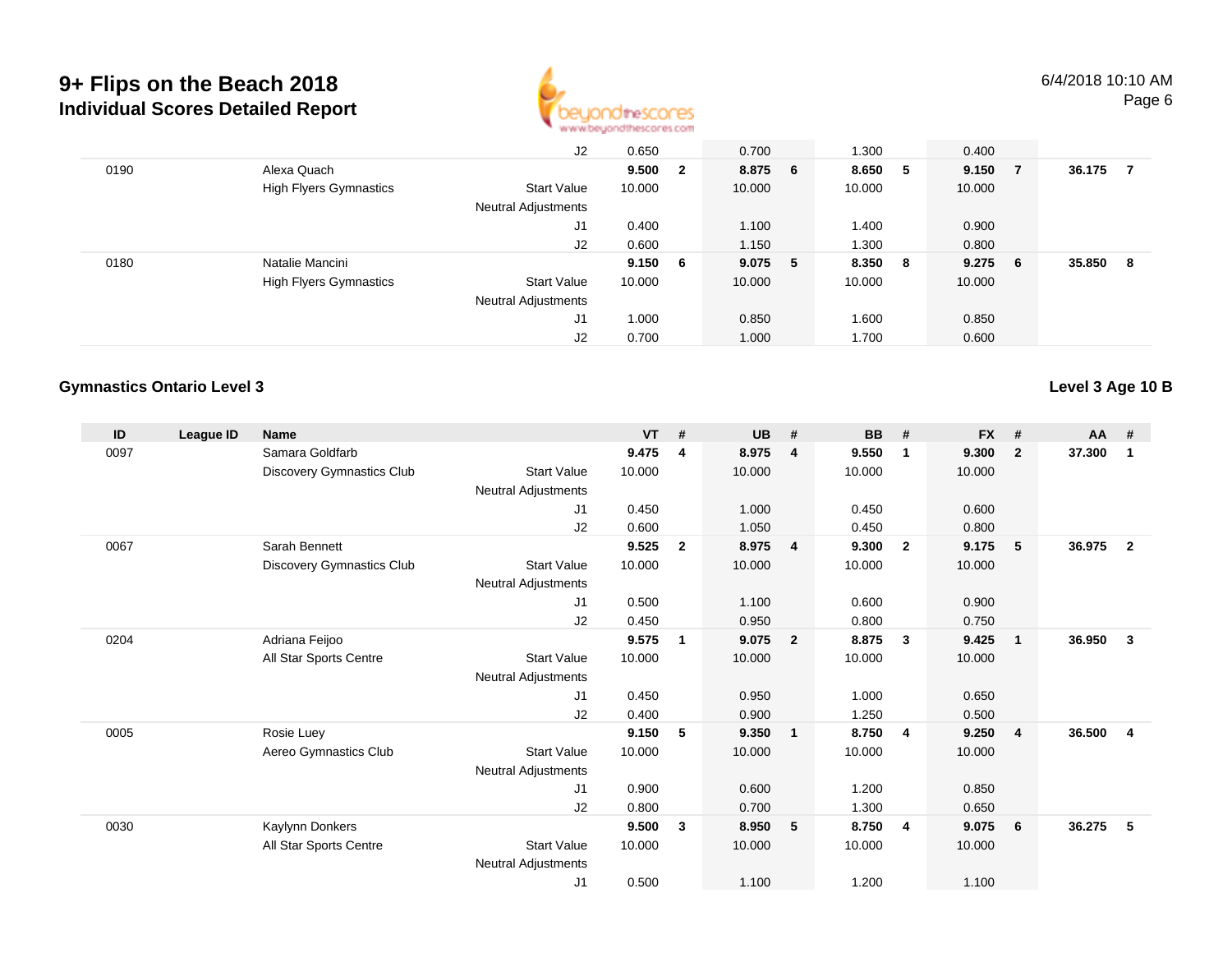

|      |                           | J2                         | 0.500  |     | 1.000   | 1.300    |     | 0.750  |   |        |    |
|------|---------------------------|----------------------------|--------|-----|---------|----------|-----|--------|---|--------|----|
| 0096 | Sydnee Deutsch            |                            | 9.575  |     | 9.000 3 | 8.250    | 6   | 9.275  | 3 | 36.100 | -6 |
|      | Discovery Gymnastics Club | <b>Start Value</b>         | 10.000 |     | 10.000  | 10.000   |     | 10.000 |   |        |    |
|      |                           | <b>Neutral Adjustments</b> |        |     |         | $-0.100$ |     |        |   |        |    |
|      |                           | J1                         | 0.400  |     | 1.100   | 1.500    |     | 0.650  |   |        |    |
|      |                           | J2                         | 0.450  |     | 0.900   | 1.800    |     | 0.800  |   |        |    |
| 0221 | Amelie Castella           |                            | 9.500  | - 3 | 8.700 6 | 8.725    | - 5 | 8.825  | 7 | 35.750 |    |
|      | Horizons Gymnastics       | <b>Start Value</b>         | 10.000 |     | 10.000  | 10.000   |     | 10.000 |   |        |    |
|      |                           | <b>Neutral Adjustments</b> |        |     |         |          |     |        |   |        |    |
|      |                           | J1                         | 0.500  |     | 1.300   | .200     |     | 1.350  |   |        |    |
|      |                           | J2                         | 0.500  |     | 1.300   | 1.350    |     | 1.000  |   |        |    |

#### **Gymnastics Ontario Level 3**

**Level Age 12 A**

| ID   | League ID | <b>Name</b>                   |                            | <b>VT</b> | #              | <b>UB</b> | #                       | <b>BB</b> | #                       | <b>FX</b> | #              | AA #   |                |
|------|-----------|-------------------------------|----------------------------|-----------|----------------|-----------|-------------------------|-----------|-------------------------|-----------|----------------|--------|----------------|
| 0078 |           | Chloe Rose                    |                            | 9.325     | 3              | 8.825     | $\overline{4}$          | 9.575     | $\overline{1}$          | 9.575     | $\mathbf{1}$   | 37.300 | $\mathbf 1$    |
|      |           | Discovery Gymnastics Club     | <b>Start Value</b>         | 10.000    |                | 10.000    |                         | 10.000    |                         | 10.000    |                |        |                |
|      |           |                               | Neutral Adjustments        |           |                |           |                         |           |                         |           |                |        |                |
|      |           |                               | J1                         | 0.750     |                | 1.200     |                         | 0.350     |                         | 0.350     |                |        |                |
|      |           |                               | J <sub>2</sub>             | 0.600     |                | 1.150     |                         | 0.500     |                         | 0.500     |                |        |                |
| 0046 |           | Bronwyn Eastwood              |                            | 9.400     | $\mathbf{2}$   | 9.125     | $\overline{\mathbf{3}}$ | 9.525     | $\overline{\mathbf{2}}$ | 9.175     | $\overline{2}$ | 37.225 | $\overline{2}$ |
|      |           | All Star Sports Centre        | <b>Start Value</b>         | 10.000    |                | 10.000    |                         | 10.000    |                         | 10.000    |                |        |                |
|      |           |                               | Neutral Adjustments        |           |                |           |                         |           |                         |           |                |        |                |
|      |           |                               | J <sub>1</sub>             | 0.600     |                | 0.900     |                         | 0.500     |                         | 0.900     |                |        |                |
|      |           |                               | J <sub>2</sub>             | 0.600     |                | 0.850     |                         | 0.450     |                         | 0.750     |                |        |                |
| 0166 |           | Mayah Abramson                |                            | 9.500     | 1              | 9.275     | $\overline{1}$          | 8.500     | 5                       | 9.075     | 3              | 36.350 | 3              |
|      |           | <b>Synergy Gymnastics</b>     | <b>Start Value</b>         | 10.000    |                | 10.000    |                         | 10.000    |                         | 10.000    |                |        |                |
|      |           |                               | Neutral Adjustments        |           |                |           |                         |           |                         |           |                |        |                |
|      |           |                               | J <sub>1</sub>             | 0.500     |                | 0.700     |                         | 1.550     |                         | 0.850     |                |        |                |
|      |           |                               | J <sub>2</sub>             | 0.500     |                | 0.750     |                         | 1.450     |                         | 1.000     |                |        |                |
| 0215 |           | Mia Mazzone                   |                            | 9.400     | $\overline{2}$ | 8.650     | $-5$                    | 8.600     | -4                      | 8.875     | 5              | 35.525 | $\overline{4}$ |
|      |           | Horizons Gymnastics           | <b>Start Value</b>         | 10.000    |                | 10.000    |                         | 10.000    |                         | 10.000    |                |        |                |
|      |           |                               | Neutral Adjustments        |           |                |           |                         |           |                         |           |                |        |                |
|      |           |                               | J1                         | 0.550     |                | 1.350     |                         | 1.300     |                         | 1.000     |                |        |                |
|      |           |                               | J <sub>2</sub>             | 0.650     |                | 1.350     |                         | 1.500     |                         | 1.250     |                |        |                |
| 0176 |           | Isabella Ciavarella           |                            | 9.200     | 4              | 9.150     | $\overline{2}$          | 7.925     | - 6                     | 8.950     | 4              | 35.225 | 5              |
|      |           | <b>High Flyers Gymnastics</b> | <b>Start Value</b>         | 10.000    |                | 10.000    |                         | 10.000    |                         | 10.000    |                |        |                |
|      |           |                               | <b>Neutral Adjustments</b> |           |                |           |                         |           |                         |           |                |        |                |
|      |           |                               | J1                         | 0.800     |                | 0.950     |                         | 2.000     |                         | 0.950     |                |        |                |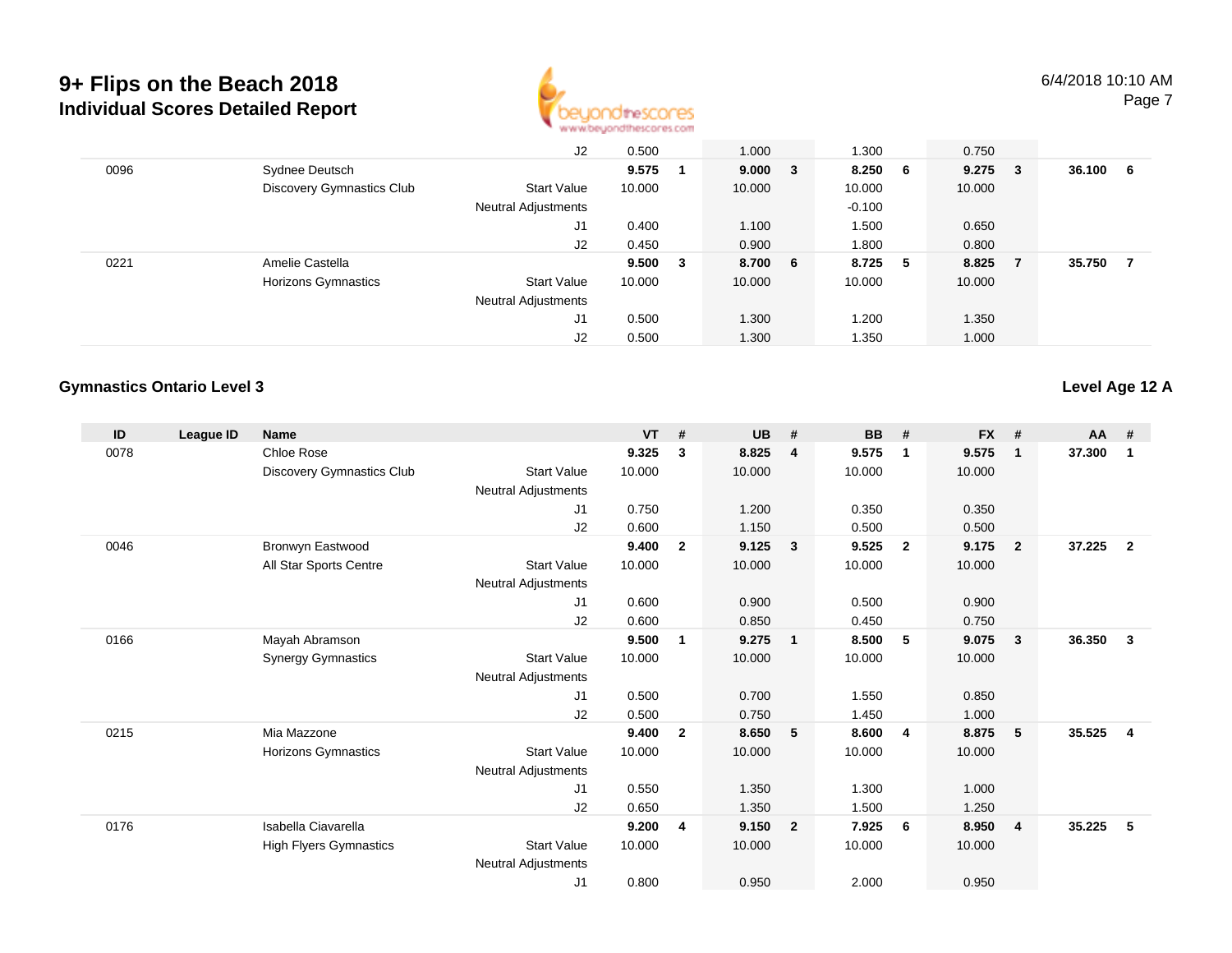

|      |                                  | J2                         | 0.800  | 0.750       | 2.150    | 1.150       |             |  |
|------|----------------------------------|----------------------------|--------|-------------|----------|-------------|-------------|--|
| 0100 | Mey Chzhan                       |                            | 9.025  | 7.725<br>-6 | 8.625    | 8.875<br>-5 | 34.250<br>6 |  |
|      | <b>Discovery Gymnastics Club</b> | <b>Start Value</b>         | 10.000 | 10.000      | 10.000   | 10.000      |             |  |
|      |                                  | <b>Neutral Adjustments</b> |        |             | $-0.100$ |             |             |  |
|      |                                  | J1                         | 1.100  | 2.350       | .350     | 1.000       |             |  |
|      |                                  | J2                         | 0.850  | 2.200       | .200     | 1.250       |             |  |

#### **Gymnastics Ontario Level 3**

**ID League ID Name VT # UB # BB # FX # AA #** 0025 Olivia Amendola **9.725 <sup>1</sup> 9.400 <sup>1</sup> 9.300 <sup>3</sup> 9.675 <sup>1</sup> 38.100 <sup>1</sup>** All Star Sports Centre Start Value 10.000 10.000 10.000 10.000 Neutral Adjustments J1 0.250 0.500 0.600 0.300 J2 0.300 0.700 0.800 0.350 0045 Isabella Di Pasqua **9.600 <sup>3</sup> 8.850 <sup>5</sup> 9.575 <sup>1</sup> 9.125 <sup>4</sup> 37.150 <sup>2</sup>** All Star Sports Centre Start Value 10.000 10.000 10.000 10.000 Neutral Adjustments J1 0.400 1.200 0.450 0.850 J2 0.400 1.100 0.400 0.900 0111 Amiya Soordhar **9.350 <sup>4</sup> 8.675 <sup>7</sup> 9.425 <sup>2</sup> 9.150 <sup>3</sup> 36.600 <sup>3</sup>** Futures Gymnastics Start Valuee 10.000 10.000 10.000 10.000 Neutral Adjustments J1 0.750 1.400 0.650 0.900 J2 0.550 1.250 0.500 0.800 0177 Sienna Ferrante **9.675 <sup>2</sup> 8.775 <sup>6</sup> 9.075 <sup>4</sup> 9.075 <sup>5</sup> 36.600 <sup>3</sup>** High Flyers Gymnastics Start Valuee 10.000 10.000 10.000 10.000 Neutral Adjustments J1 0.350 1.250 1.050 0.950 J2 0.300 1.200 0.800 0.900 0172 Catherine Srebrnjak **9.350 <sup>4</sup> 9.125 <sup>3</sup> 8.500 <sup>7</sup> 9.300 <sup>2</sup> 36.275 <sup>4</sup>** Synergy Gymnastics Start Valuee 10.000 10.000 10.000 10.000 Neutral Adjustments $-0.100$ 1.300 J1 0.600 0.900 1.300 0.700 J2 0.700 0.850 1.500 0.700 0206 Chloe Lalonde **9.200 <sup>6</sup> 9.025 <sup>4</sup> 9.000 <sup>5</sup> 8.825 <sup>7</sup> 36.050 <sup>5</sup>** Horizons Gymnastics Start Valuee 10.000 10.000 10.000 10.000 Neutral Adjustments J10.800 0.850 1.000 1.200

**Level Age 12 B**